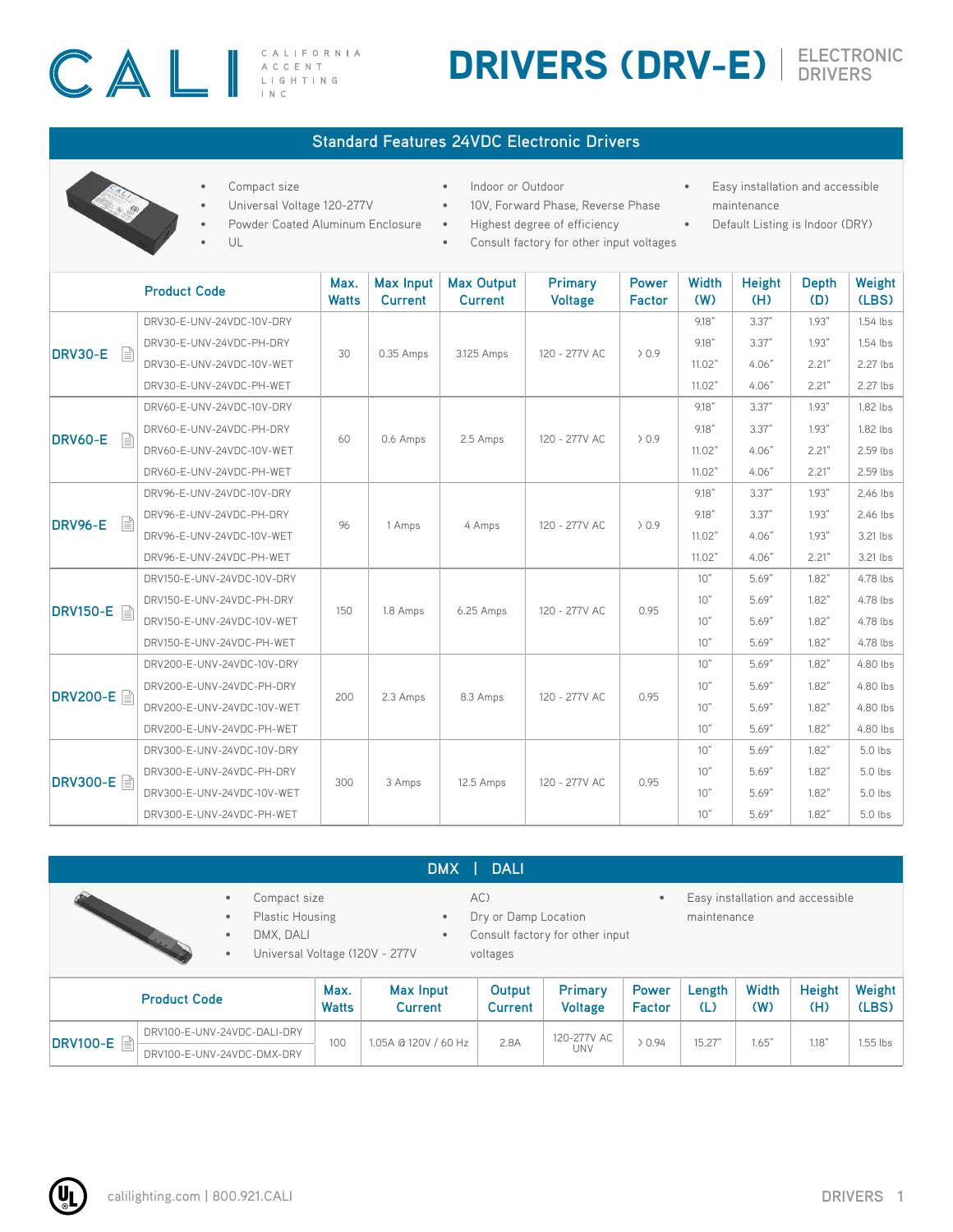#### CAL CALIFORNIA ACCENT L | G H T | N G  $INC$

## DRIVERS (DRV-E) **ELECTRONIC DRIVERS**

#### **Wiring Diagrams, Voltage Drop, and Dimming Curves**

#### 10V DIMMING WIRING DIAGRAM

Note: See Individual Sheet for Specific Wiring Colors



#### FORWARD / REVERSE PHASE DIMMING WIRING DIAGRAM

Note: See Individual Sheet for Specific Wiring Colors



Note: Cap off dimming wires individually for non-dimming applications. For best dimming performance, use a minimum load of 50% and a maximum load of 80%.

#### DMX AND DALI WIRING DIAGRAM



#### MAXIMUM WIRING DISTANCE OF DRIVER TO LED LIGHTING

The maximum wiring distance of driver to LED Lighting refers to the wire used between the driver and first LED of the luminaire. If the wire gauge is inadequate for the wiring distance, the luminaire will receive decreased voltage, insufficient to power the LEDs. Refer to the table on the right to determine appropriate wiring distances based on wire gauge and the LED load of the luminaire.



#### Maximum Wire Length to Prevent Excess Voltage Drop

| <b>WIRE</b>                                              |     | <b>LOAD WATTAGE (W)</b> |     |     |  |  |  |                                     |  |     |     |               |                |  |
|----------------------------------------------------------|-----|-------------------------|-----|-----|--|--|--|-------------------------------------|--|-----|-----|---------------|----------------|--|
| <b>SIZE</b>                                              | 15  | 24                      | 30  | 48  |  |  |  | 60 76 96 120 150 160 200 240 300    |  |     |     |               |                |  |
| 20 AWG                                                   | 79' | 49'                     | 39' | 25' |  |  |  | 20' 16' 12' 10' 8'                  |  | 7'  | 6'  | 51            | $\overline{4}$ |  |
| 18 AWG 125'                                              |     |                         |     |     |  |  |  | 78' 63' 39' 31' 25' 20' 16' 13' 12' |  |     | 9'  | $\mathsf{R}'$ | 6'             |  |
| 16 AWG 199' 125' 100' 62' 50' 39' 31' 25' 20' 19' 15'    |     |                         |     |     |  |  |  |                                     |  |     |     | 12'           | 10'            |  |
| 14 AWG 317' 198' 158' 99' 79' 63' 50' 40' 32' 30' 24'    |     |                         |     |     |  |  |  |                                     |  |     |     | $20'$ 16'     |                |  |
| 12 AWG 504' 315' 252' 157' 126' 100' 79' 63' 50' 47'     |     |                         |     |     |  |  |  |                                     |  |     | 38' | 31'           | 25'            |  |
| 10 AWG 801' 501' 400' 250' 200' 158' 125' 100' 80'       |     |                         |     |     |  |  |  |                                     |  | 75' | 60' | 50'           | 40'            |  |
| 8 AWG 1273' 796' 637' 398' 318' 252' 199' 159' 127' 120' |     |                         |     |     |  |  |  |                                     |  |     | 96' | 80'           | 64'            |  |
|                                                          |     |                         |     |     |  |  |  |                                     |  |     |     |               |                |  |

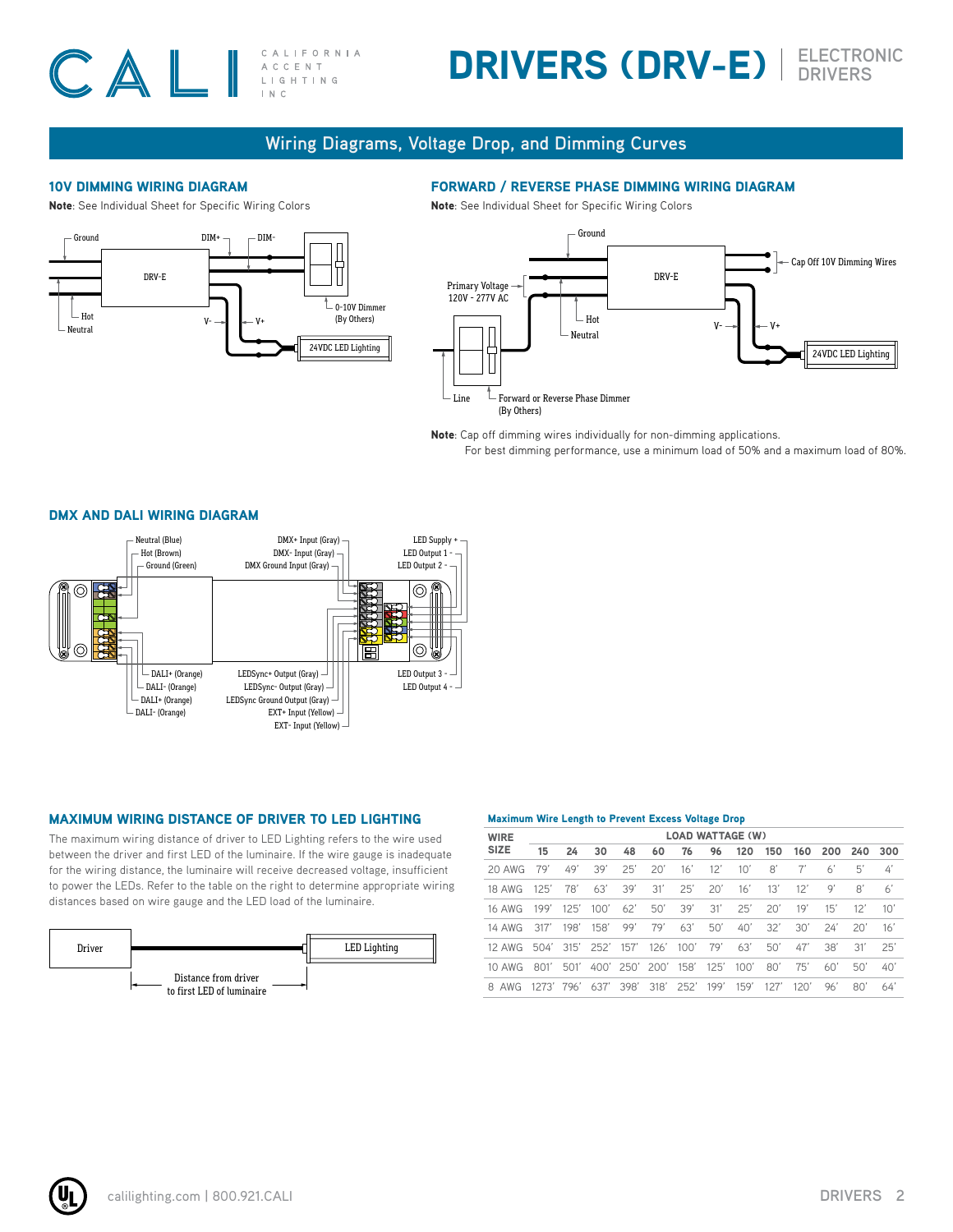

### DRIVERS (DRV-E) **ELECTRONIC DRIVERS**

### **Compatible Dimmers | DRV30-E, DRV60-E, DRV96-E**

| <b>MANUFACTURER</b> | <b>MODEL NAME/NUMBER</b>                |
|---------------------|-----------------------------------------|
|                     | <b>CRESTRON / CLS-C6</b>                |
|                     | <b>CRESTRON / CLS-C6EX</b>              |
|                     | <b>CRESTRON / CLS-C6M</b>               |
|                     | <b>CRESTRON / CLS-C6MEX</b>             |
|                     | <b>CRESTRON / CLS-C6MRF</b>             |
|                     | <b>CRESTRON / CLS-C6RF</b>              |
|                     | <b>CRESTRON / CLS-EXP-DIM</b>           |
|                     | <b>CRESTRON / CLS-EXP-DIMU</b>          |
|                     | <b>CRESTRON / CLW-DELVEX-E</b>          |
|                     | <b>CRESTRON / CLW-DELVEX-P</b>          |
|                     | <b>CRESTRON / CLW-DIMEX-P</b>           |
|                     | <b>CRESTRON / CLW-DIMSWEX-E</b>         |
| Crestron            | <b>CRESTRON / CLW-DIMSWEX-P</b>         |
|                     | <b>CRESTRON / CLX-1DELV4</b>            |
|                     | <b>CRESTRON / CLX-1DIM4</b>             |
|                     | <b>CRESTRON / CLX-1DIM8</b>             |
|                     | <b>CRESTRON / CLX-2DIM2</b>             |
|                     | <b>CRESTRON / CLX-2DIM8</b>             |
|                     | <b>CRESTRON / DIN-1DIM4</b>             |
|                     | <b>CRESTRON / DIN-1DIMU4</b>            |
|                     | <b>CRESTRON / GLX-DIM6</b>              |
|                     | <b>CRESTRON / GLXX-2DIM8</b>            |
|                     | <b>CRESTRON / LW-DIMEX-E</b>            |
|                     | <b>CRESTRON / P-DIMEX</b>               |
|                     | Leviton / Model 6615                    |
|                     | Leviton / Model 6672                    |
|                     | Leviton / Model 6674/IPL06              |
|                     | Leviton / Model IPE04                   |
|                     | Leviton / Model IPI06                   |
| Leviton             | Leviton / Model VP106                   |
|                     | Leviton / Model VPE04                   |
|                     | Leviton / Model VPM06                   |
|                     | Leviton / Model VRE04                   |
|                     | Leviton / Model VRM10                   |
|                     | Lutron / MRF2-6ELV-120-WH               |
|                     | Lutron DIVA CL / DVCL-153P-WH           |
|                     | Lutron DIVA ELV / DVELV-303P            |
|                     | Lutron Home Works / HQRD-6A             |
|                     | Lutron Home Works / HQRD-6NA            |
|                     | Lutron MAESTRO / MRF2-6ELV-120-WH       |
| Lutron              | Lutron MAESTRO / MAELV-600              |
|                     | Lutron MAESTRO / MSCELV-600M            |
|                     | Lutron MAESTRO IR / MIRELV-600          |
|                     | Lutron MAESTRO Wireless / MRF2-6ELV-120 |
|                     | Lutron NOVA / NVELV-600-WH              |
|                     | Lutron NOVA T / NTELV-300               |
|                     | Lutron NOVA T / NTELV-600-WH            |
|                     |                                         |

<u>Ul</u>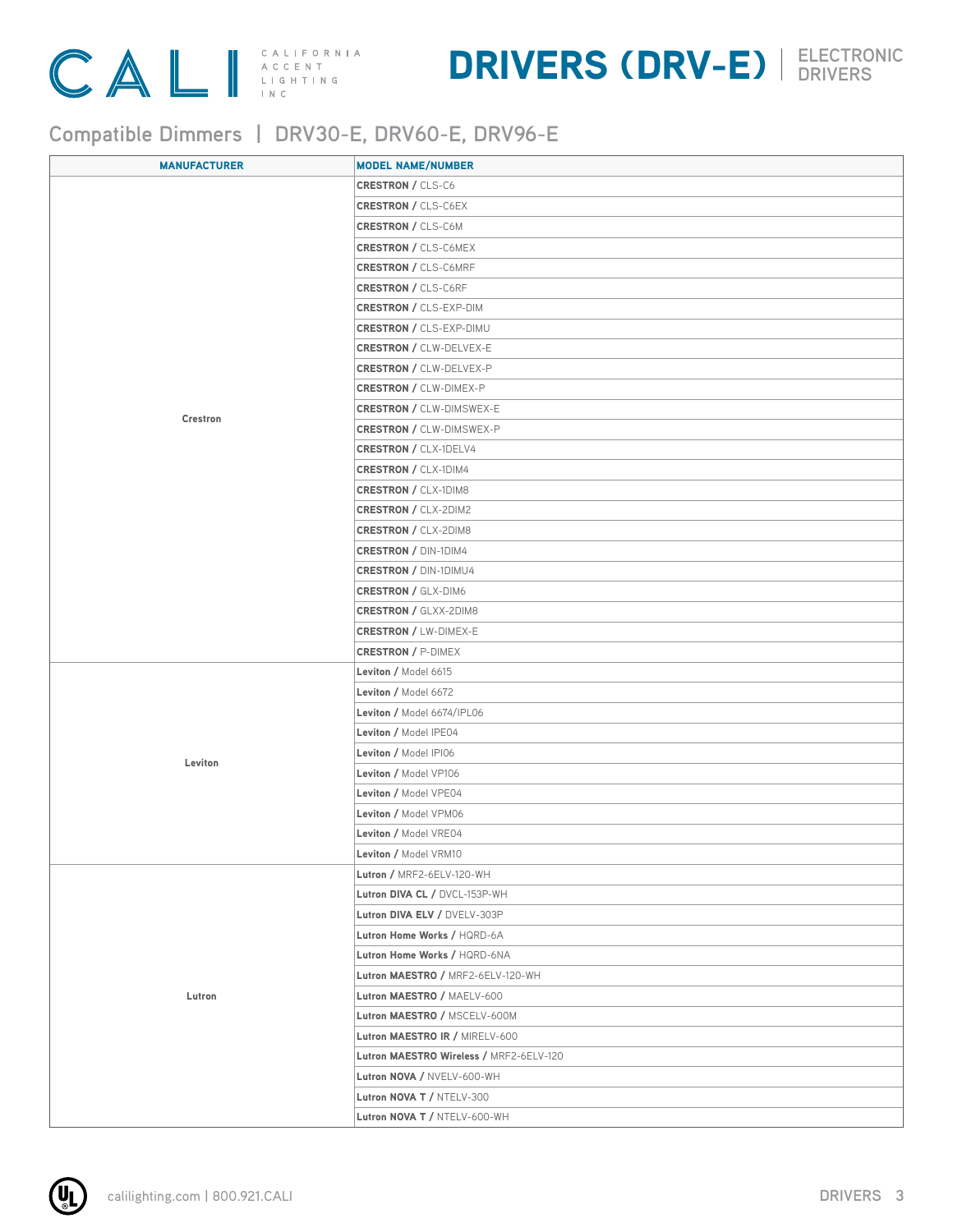

## DRIVERS (DRV-E) **ELECTRONIC DRIVERS**

### **Compatible Dimmers | DRV30-E, DRV60-E, DRV96-E**

| <b>MANUFACTURER</b> | <b>MODEL NAME/NUMBER</b>            |
|---------------------|-------------------------------------|
|                     | Lutron Skylark / SELV-300P          |
| Lutron              | Lutron Skylark / SELV-600-WH        |
|                     | Lutron Skylark Contour / CTELV-303P |
|                     | Lutron Vierti / VTELV-600 XXX       |
|                     | Skylark / Model 6615                |
|                     | Skylark / Model 6672                |
|                     | Skylark / Model 6674/IPL06          |
|                     | Skylark / Model IPE04               |
| Skylark             | Skylark / Model IPI06               |
|                     | Skylark / Model VP106               |
|                     | Skylark / Model VPE04               |
|                     | Skylark / Model VPM06               |
|                     | Skylark / Model VRE04               |
|                     | Skylark / Model VRM10               |